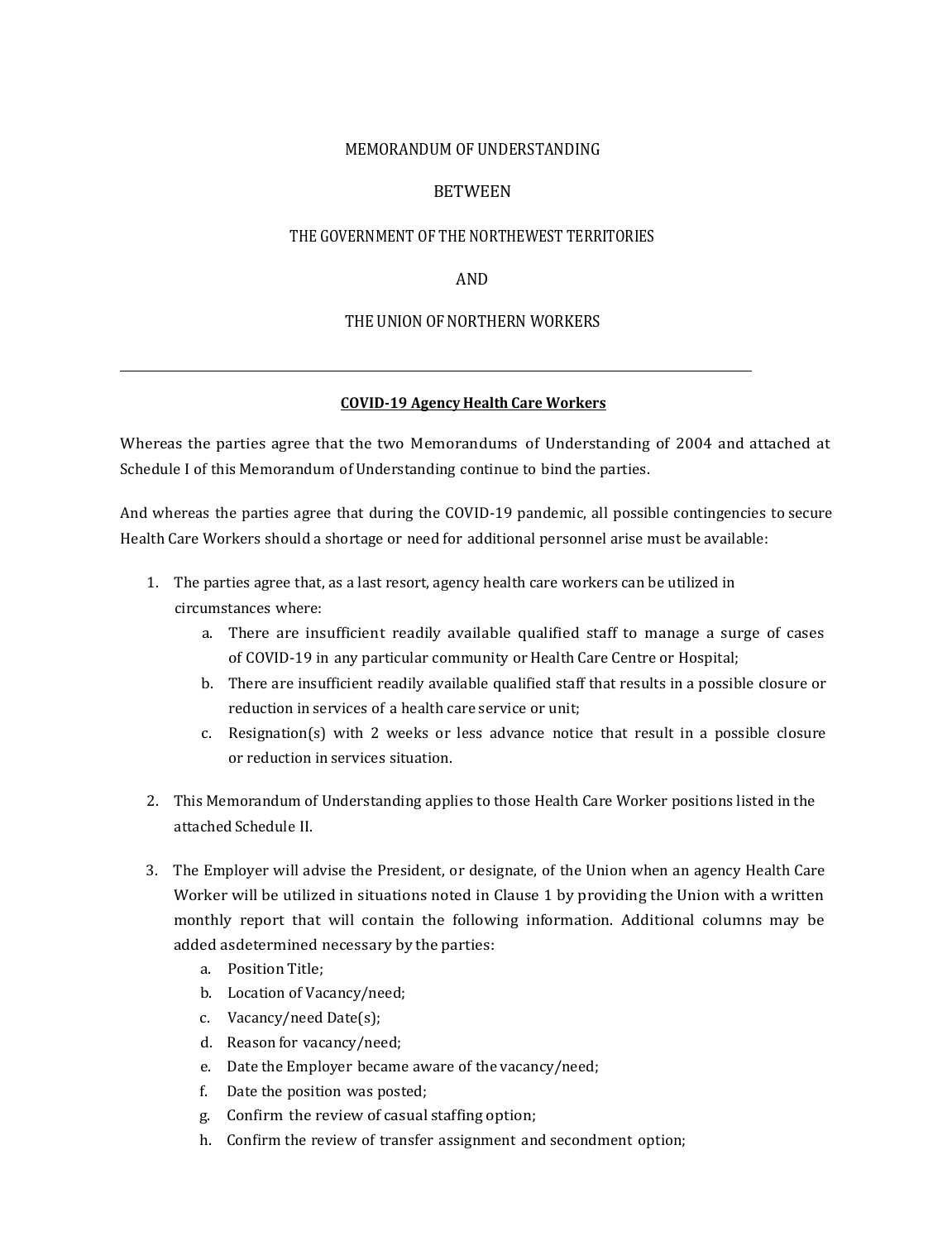- i. Confirm the review of Relief Pool option;
- j. Identify execution of any bedand ward closures;
- k. Confirm that the Agencies had been contacted for available casual staff to be hired directly by the Employer;
- I. Identify date of the UNW Headquarters advised (date of email); and
- m. Contact name and number.
- n. Start and end date of each contract
- o. Number of contracts for each position
- 4. The parties agree this Memorandum of Understanding and Schedules shall be made publicly available and posted with other terms and conditions of employment on their respective websites.
- 5. The Employer agrees that the healthcare workers contracted through employment agencies will be paid the same base salary as defined by article  $2.01(d)$  of the Collective Agreement for the position for which they are performing the duties.
- 6. The Employer agrees to pay dues for all healthcare workers contracted through employment agencies.
- 7. This Memorandum of Understanding will expire March 31, 2022 and may be extended by mutual written agreement by the parties.
- 8. Either party may end this Memorandum of Understanding by serving the other with 30 days written notice should the spirit and intent of the agreement not be upheld.

**Date** August 31, 2021

Sandy Kalgutkar Deputy Minister, Finance Government of the Northwest Territories

Todd Parsons President Union of Northern Workers

Date August 31, 2021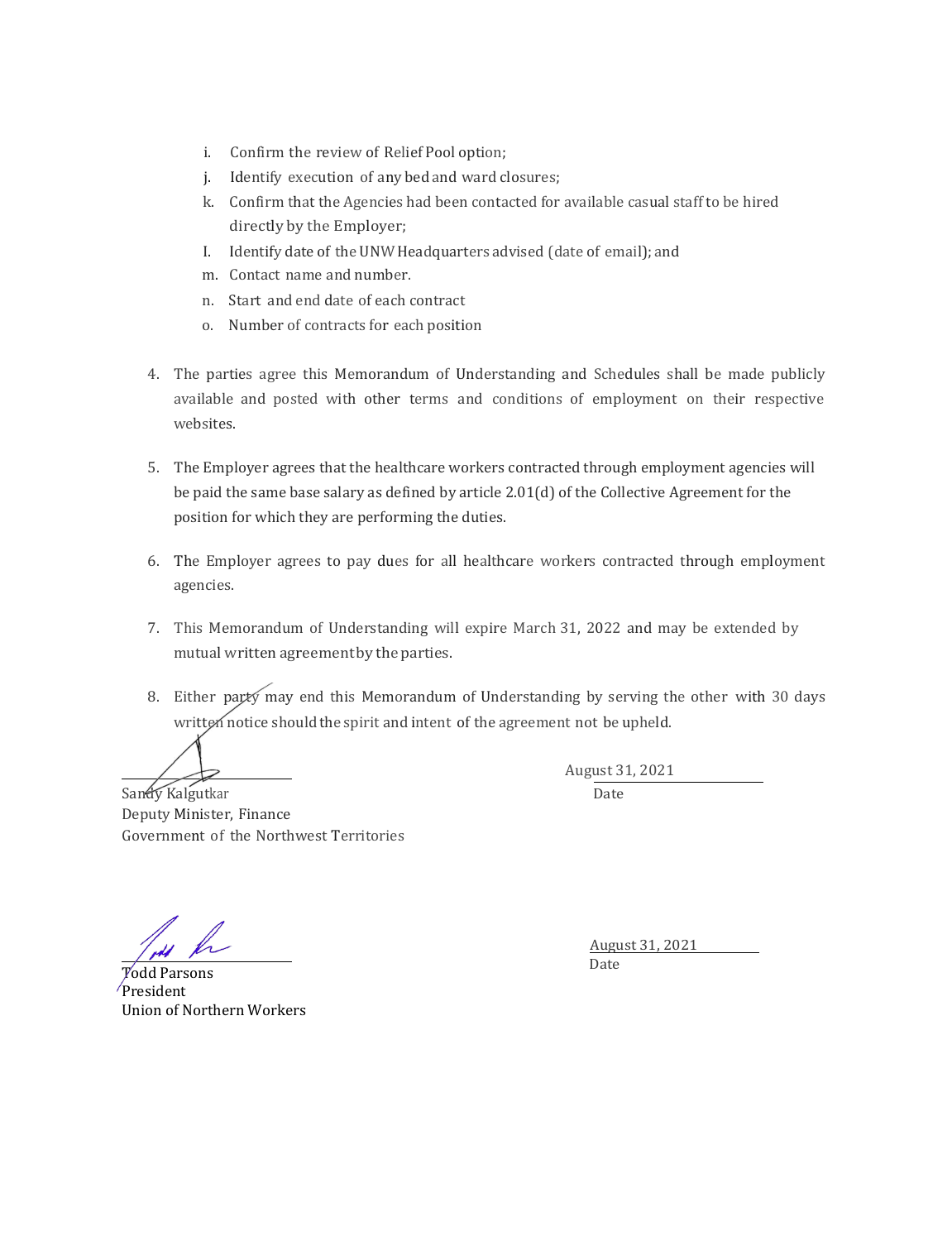#### Schedule I

# **MEMORANDUM OF UNDERSTANDING**

#### **BETWEEN**

## THE GOVERNMENT OF THE NORTHWEST TERRITORIES

#### **AND**

## THE UNION OF NORTHERN WORKERS

Whereas the Employer and the Union agree that, as a last resort, agency nurses can be utilized in health care delivery to avoid closures of Health Centres to ensure that essential health services are provided to the residents of the Northwest Territories:

The Employer will advise the President, or designate, of the Union of when an 1. agency nurse will be utilized to avoid a closure by providing the Union with a report that will contain the following information:

- a. Position Title;
- b. Location of Vacancy;
- c. Vacancy Date(s);
- d. Reason for vacancy:
- e. Date the Employer became aware of the vacancy;
- Date the position was posted; f.
- g. Identify the review of casual staffing option;
- h. Identify the review of transfer assignment and secondment option;
- Identify the review of Relief Pool option; i.
- Identify that the Agencies had been contacted for available casual staff;
- k. Identify date of the UNW Headquarters advised (date of fax); and
- Contact name and number.  $\mathbf{L}$

Exceptional/extraordinary situations where, as a last resort, the parties agree  $2.$ agency nurses can be utilized in one to nine nurse health centres include;

- 
- a. Natural Disaster (i.e. flood, fire, etc);<br>b. Outbreak/Epidemic (i.e. T.B., influenza, etc); and
- c. Resignation(s) (2 weeks or less advance notice that results in a closure situation). In this situation, the Employer will work with the Union of Northern Workers to expedite the report as outlined in Clause 1.
- During defined exceptional/extraordinary situations, the Employer will immediately 3. verbally advise the President, or designate, of the Union where an agency nurse will be utilized during the crisis and provide the above-mentioned report shortly after the crisis situation has been resolved.

If unforeseen exceptional/extraordinary situations arise, the Employer will provide

4.

Page 1 of 2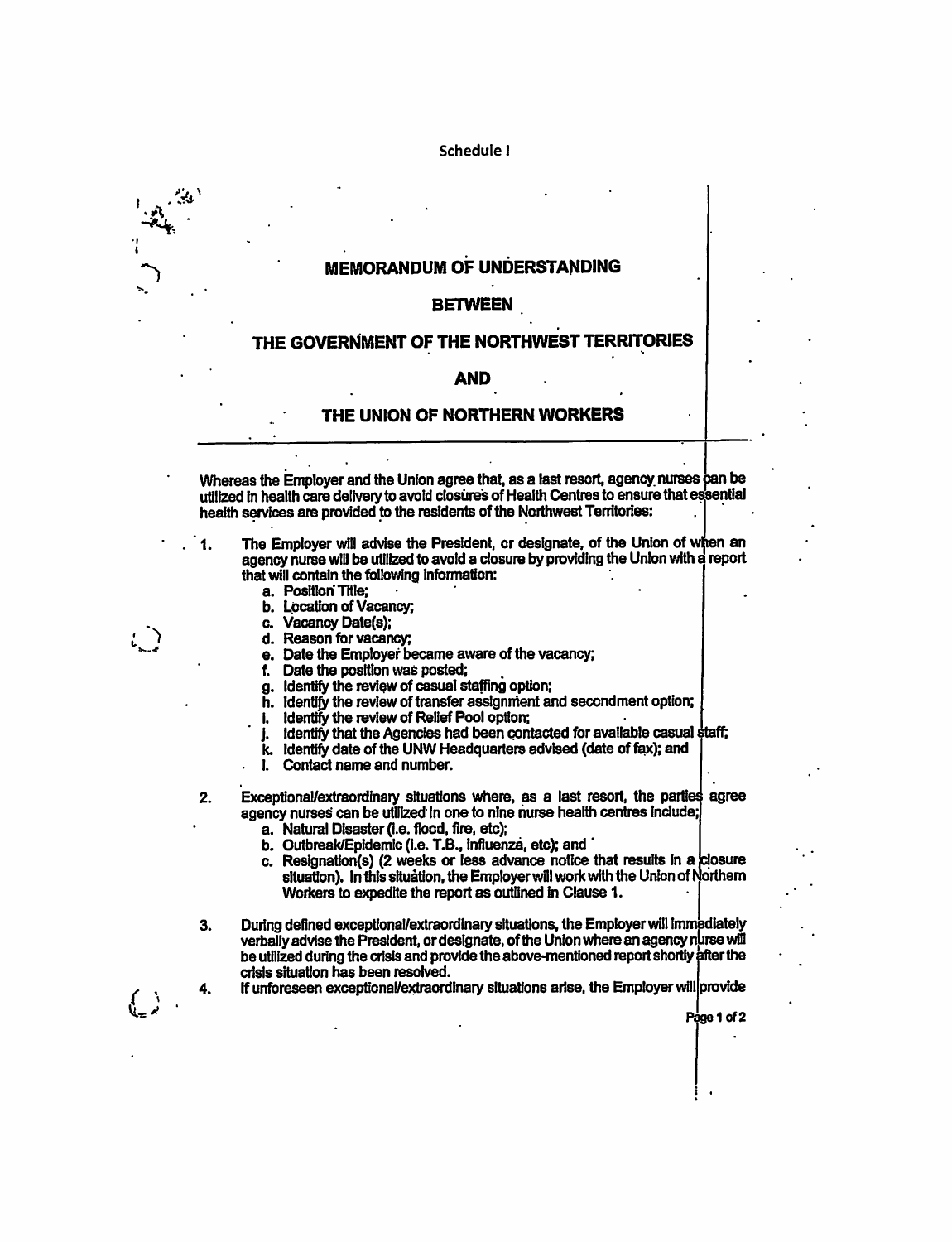the President, or designate, of the Union with verbal notification of where an agency nurse will be utilized and provide the above-mentioned report shortly after the crisis situation has been resolved. This action will be without prejudice.

In order to revise the list of exceptional/extraordinary situations, the Employer and 5. Union will re-establish the Joint Union/Management Agency Nurse Working Group.<br>The Working Group will provide recommendations to the Employer and the Union. with respect to exceptional/extraordinary situations where the parties agree nurses can be utilized as a last resort.

**Tedd Parsons** 

President **Union of Northern Workers** 

 $\sum_{i=1}^{n}$ (Dave) Murray D.J. **Deputy Minister** Health and Social Services

 $\overline{u}$ 

Sylvia Haener Director Labour Relations & Compensation Services **Financial Management Board Secretariat** 

**Date** Date Б. Page 2 of 2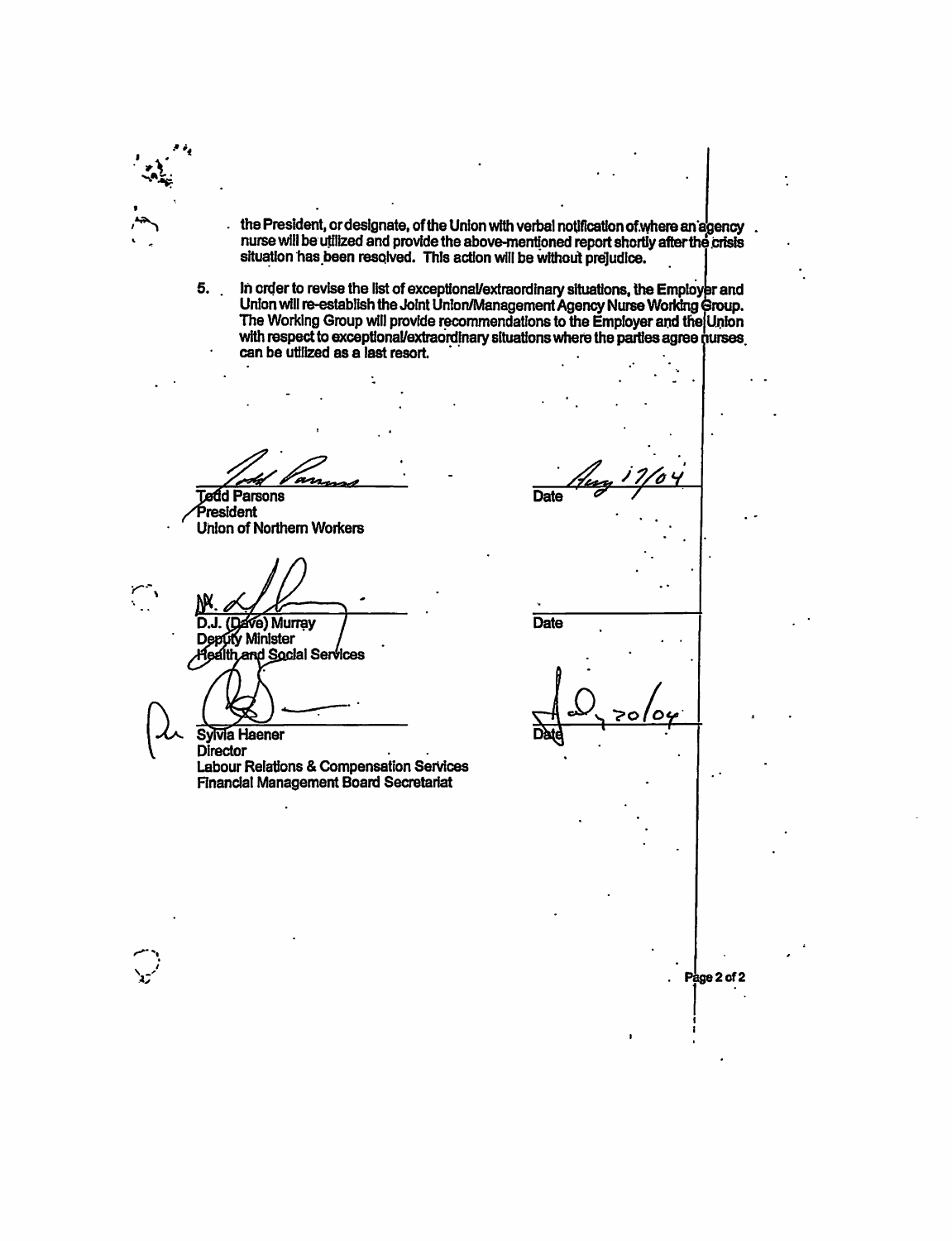## MEMORANDUM OF UNDERSTANDING

## THE GOVERNMENT OF THE NORTHWEST TERRITORIES

#### **AND**

# THE UNION OF NORTHERN WORKERS

Whereas the Employer and the Union agree that, as a last resort, agency nurses can be utilized in health care delivery to avoid closures of Hospital Units to ensure that essential health services are provided to the residents of the Northwest Territories:

The Employer will advise the President, or designate, of the Union when an agency nurse will be utilized to avoid a closure by providing the Union with a report that will contain the following information:

- Position Title: а.
- Location of Vacancy; b.

1.

- Vacancy Date(s): c.
- Reason for vacancy; d.
- Date the Employer became aware of the vacancy;  $\mathbf{e}$
- Date the position was posted: f.
- Identify the review of casual staffing option; g.
- Identify the review of transfer assignment and secondment option; ĥ.
- Identify the review of Relief Pool option; 1.
	- Identify execution of any bed and ward closures;
- Identify that the Agencies had been contacted for available casual staff; k.
- Identify date of the UNW Headquarters advised (date of fax); and I.
- Contact name and number. m.

Exceptional/extraordinary situations where, as a last resort, the parties agree  $2.$ agency nurses can be utilized in hospitals include;

- Natural Disaster (i.e. flood, fire, etc); a.
- Outbreak/Epidemic (i.e. T.B., influenza, etc); and b.
- Resignation(s) (2 weeks or less advance notice that results in a closure c. in this situation, the Employer will work with the Union of situation). Northern Workers to expedite the report as outlined in Clause 1.

Page 1 of 2

During defined exceptional/extraordinary situations, the Employer will immediately  $3.$ provide the President, or designate, of the Union with verbal notification where an agency nurse will be utilized during the crisis and provide the above-mentioned report shortly after the crisis situation has been resolved.

If unforeseen exceptional/extraordinary situations arise, the Employer will provide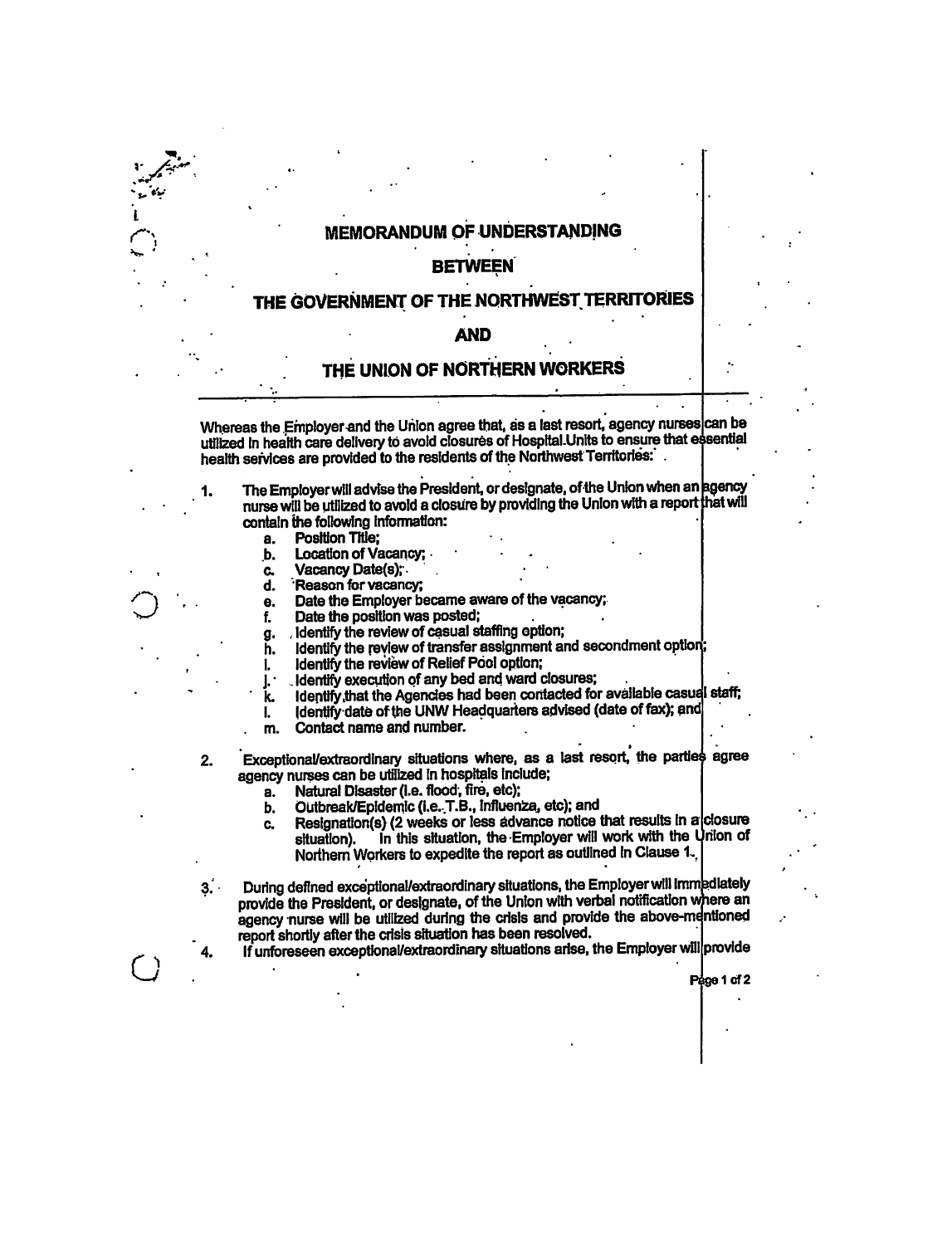the President, or designate, of the Union with verbal notification where an agency riurse will be utilized and provide the above-mentioned report shortly after the crisis situation has been resolved. This action will be without prejudice.

In order to revise the list of exceptional/extraordinary situations, the Employer and Union will re-establish the Joint Union/Management Agency Nurse Working Group.<br>The Working Group will provide recommendations to the Employer and the Union. with respect to exceptional/extraordinary situations where the parties agree nurses can be utilized as a last resort.

**Todd Parsons** 

President **Union of Northern Workers** 

 $\pmb{\cdot}$  $\ddot{\phantom{a}}$  $\mathbb{R}^2$ 

 $\sum_{i=1}^n$ 

**AL. (Dave) Murray**<br>Deputy Minister<br>Health and Social Services

Sylvia Haener **Director Labour Relations & Compensation Services** 

**Financial Management Board Secretariat** 

**Date** 

**Date** 

 $\Omega$ Ō. nа

 $\ddot{\bullet}$ 

Page  $2$  of  $2$ l,

5.